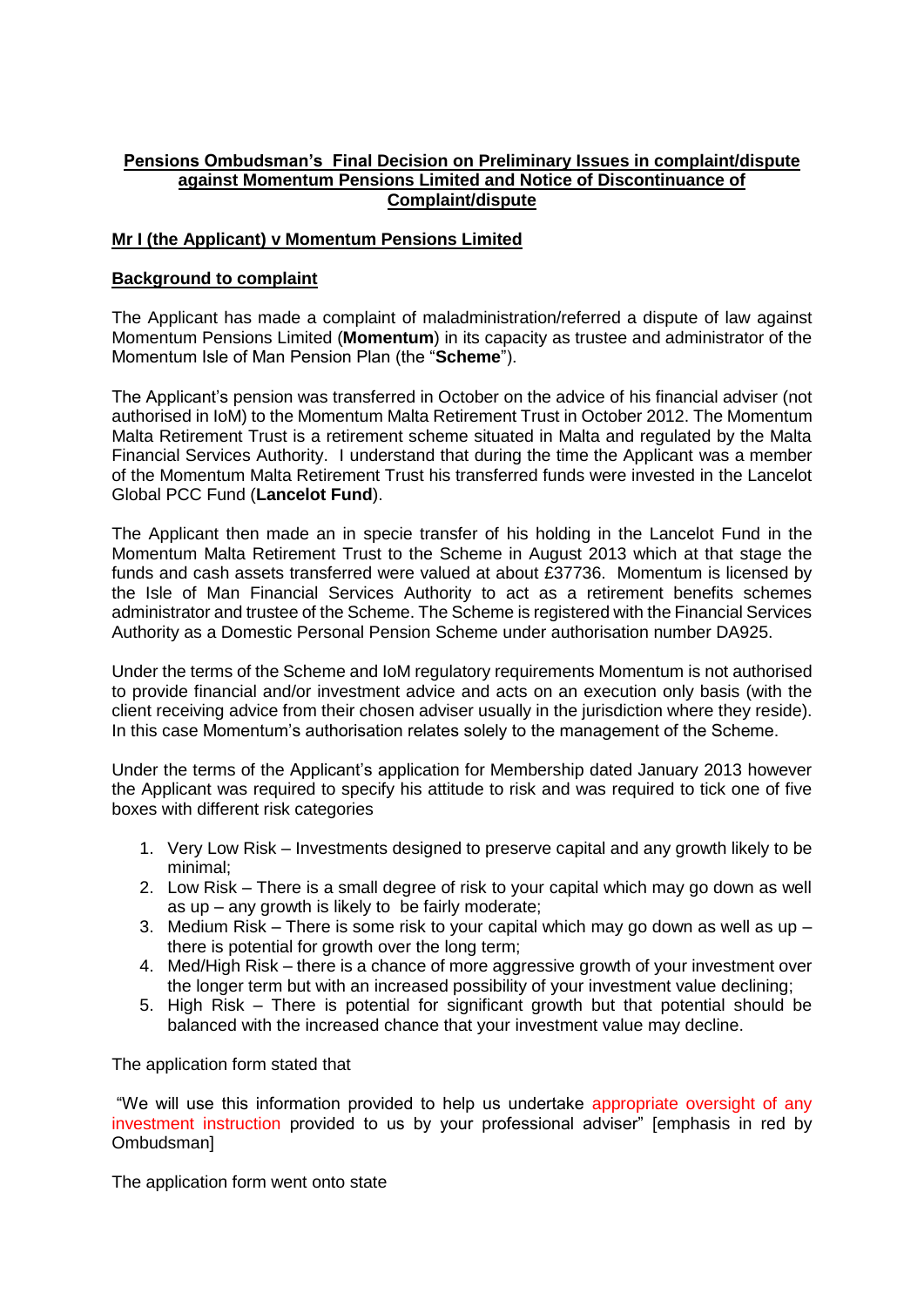"Disclaimer – Momentum Pensions Ltd are professional trustees and administrators who ensure your retirement fund is managed within relevant legislation and in line with your stated investment strategy. [Emphasis in red by Ombudsman] We accept our duties and responsibilities as both trustees and administrators in full. We do not however provide or accept liability for any investment, tax or legal advice in relation to your fund. Please consult your professional adviser for advice in these areas.

There are also various declarations at the end of the application form in relation to investment decisions including the following

- I request that the Trustees may appoint any nominated investment manager, if applicable, but fully understand and accept that : I am solely responsible for all decisions relating to the purchase, retention and sale of investments within any Momentum Isle of Man Pension Plan Fund and relating to the nomination of investment managers
- I will not hold Momentum Pensions Ltd responsible in any way for any delays to the purchase, retention and sale of any investments.
- I authorise Momentum Pensions Ltd to accept investment instructions from my Professional Adviser(s) as detailed above.
- I acknowledge that the responsibility for investment advice and subsequent investment instructions to Momentum Pensions Limited must be made by me or my Appointed Professional Adviser.
- I acknowledge and accept that the services provided by Momentum Pensions do not extend to financial, legal, tax or investment advice. Momentum Pensions Ltd has not provided advice in relation to Membership of Momentum Isle of Man Pension Plan or its suitability to my current or future circumstances and my pension scheme will be established on an Execution Only basis

I would observe however that under Manx Law, while it may be possible to limit contractual liabilities as a matter of general contract law, under section 20 of the Retirement Benefits Schemes Act 2000 any provision of any document constituting an authorised scheme shall be void in so far as it would have the effect of exempting the trustee or administrator from liability for any failure to exercise due care and diligence in the discharge of their respective functions under the scheme. Momentum therefore cannot exclude any duty of care in relation to the discharge of its functions under the Scheme

On joining the Scheme in 2013 the Applicant was issued with a valuation statement showing the value of his fund was £34,524.09 and he had cash holdings of £3292.77. The Applicant then started drawing down pension from his fund.

In 2015 the financial services authority in Mauritius appointed liquidators over the Lancelot Fund.and all dealings in the fund were suspended. At the time of the appointment of the liquidators the value of the Applicant's holdings in the Lancelot Fund had fallen to £ 18,401.In subsequent annual statements issued by both Momentum and Old Mutual during the period of liquidation the Lancelot Fund still has a stated value (see below) although and a negative cash balance was accrued by Momentum in the regular fund valuations reflecting ongoing charges.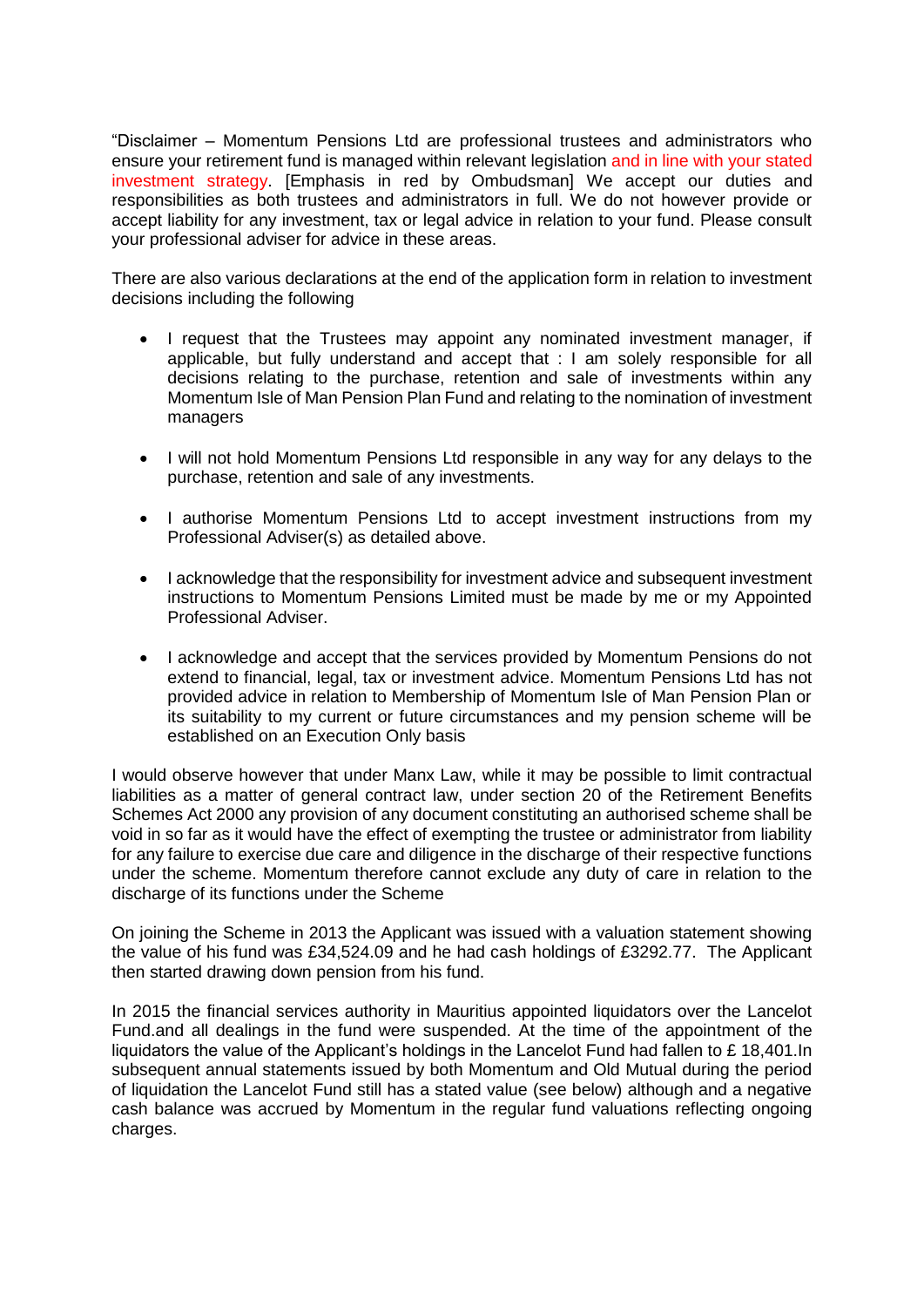At the completion of the liquidation there was a zero pay-out to the creditors and accordingly the Applicant had lost 100% of the value of the fund. In the events which occurred this is not an outcome one would normally expect from a Medium Risk investment.

### *Summary of complaint*

The Applicant's complaint in summary is that Momentum failed to carry out adequate due diligence about the Applicant's personal circumstances and the failed investments. Alternatively, if Momentum allege that they did carry out such due diligence, Momentum failed to act with due skill and care and, despite knowing that the investments were unsuitable, and continued to allow the investments to be made. The investments were high risk, and this did not match with his true risk tolerance. Momentum failed to assess the Applicant's personal circumstances and best interests.

The Applicant relied on Momentum's professional status when taking advice into making the investments. The Applicant put his trust into them, that his pension funds would be reasonably protected.

The Applicant seeks to hold Momentum responsible for the loss he was sustained.

## *Alleged failure to meet regulatory obligations*

The Applicant alleges in particular that:

- (1) Momentum failed to operate to the standards expected of a regulated IoM SIPP provider and professional trustee and these failures directly led to the Applicant's losses;
- (2) Momentum failed to meet their regulatory obligations. Momentum by failing to conduct their business with due skill and care; and failing to assess the Applicant's investment knowledge and attitude to risk.

The Applicant had a modest income and no real assets other than the family home. Had Momentum complied with their duties and made any attempts to assess his personal circumstances, Momentum would have realised that the Applicant was not in a position to make this investment.

The Applicant further alleges that adequate due diligence was not undertaken, otherwise Momentum would not have allowed the transfer of funds into the investments. If due diligence was undertaken Momentum failed to act on it with due skill and care and continued to allow the investments to remain invested, despite the total unsuitability of such investments.

Momentum also failed to pay regard to the best interests of the Applicant and treat him fairly. It has been submitted on behalf of the Applicant that he is neither an experienced investor nor a high net worth investor. Momentum should have realised the investments were high risk and refused to allow them, or at least obtain appropriate clarification before proceeding. There is no evidence this was carried out and, has resulted in the loss of the pension.

It is further alleged that Momentum knew that there was a significant risk that the investment would be illiquid and should also have taken into consideration what was fair, reasonable and good industry practice. Throughout the transaction Momentum did not consider the Applicant's best interests.

*The failure to undertake due diligence on investments*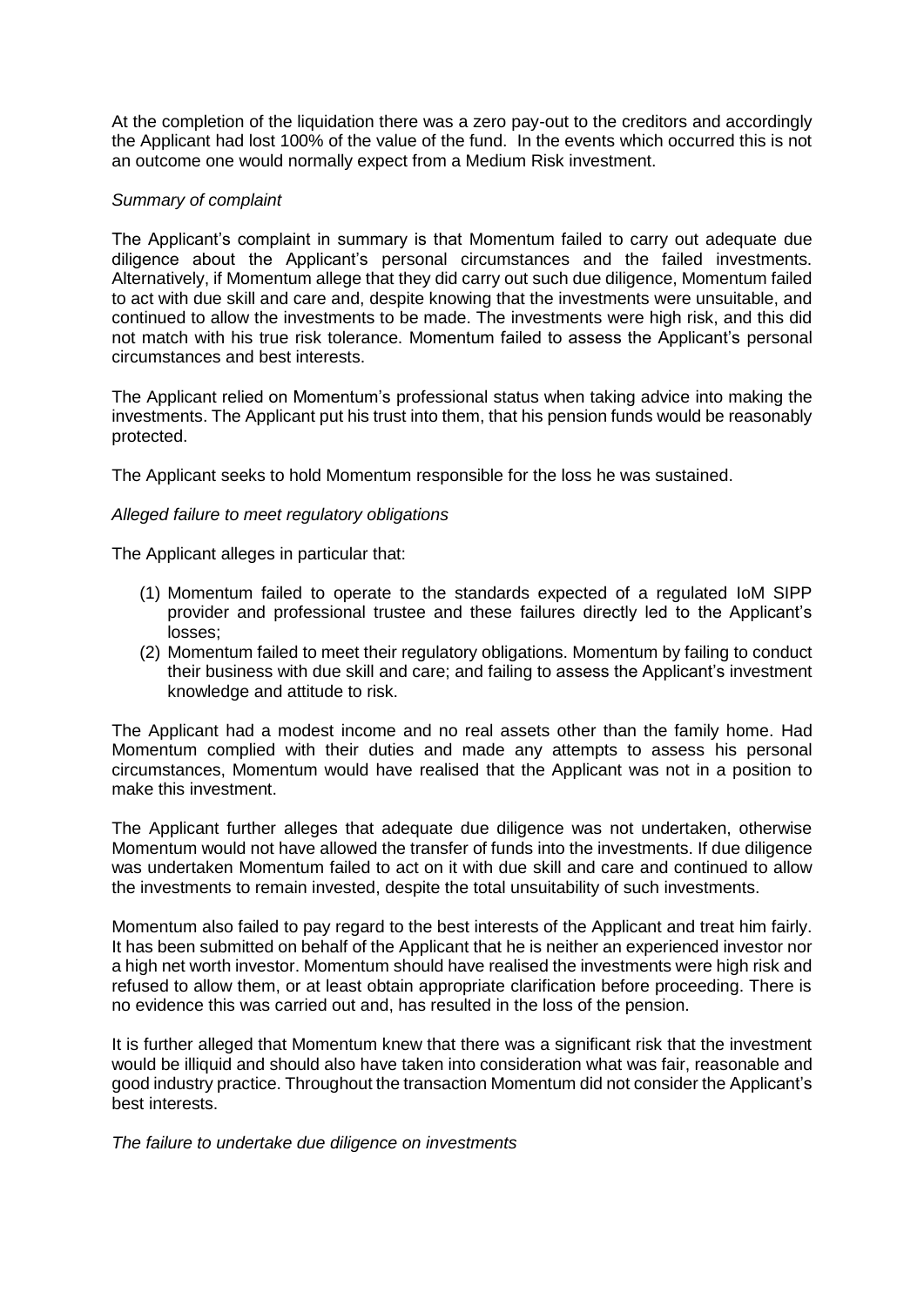The Applicant also alleges in particular that Momentum failed to act according to the standards expected of a regulated SIPP operator. In Berkeley Burke SIPP Administration Ltd v Financial Ombudsman Service Limited [2018] EWHC 2878 (Admin), the UK Financial Ombudsman Service found that SIPP providers should undertake due diligence on investments. The Applicant submitted that has been confirmed by the High Court in the UK.<sup>1</sup>

The Applicant refers to COBS 11.2.19R specifically, concerns the manner in which instructions should be executed in that a firm should "…take all reasonable steps to obtain the best possible result for a client…". Therefore, SIPP providers have discretion to refuse to carry out instructions, should they consider an investment is generally not suitable to be held in a SIPP.

I would observe that the reference in the Applicant's submissions is to the Conduct of Business Sourcebook is to the UK Conduct of Business Sourcebook which is issued by the UK financial services authority The IoM has its own separate financial services requirements and the IoM Financial Services Authority is not subject to the UK Conduct of Business sourcebook.

I would observe for completeness , however, that under Part 6 of the IoM Financial Services Rule Book 2016 (as amended 2018) a licenceholder must act with due skill, care and diligence in carrying on regulated activities which would include the management/administration of a personal pension scheme. <sup>2</sup> Administrators of IoM Self investment pension schemes can also be subject to contractual duties of care in relation to the performance of their functions subject to the terms of the contract which may delineate the scope of the duty of care. Trustees of Self invested pension schemes can also be subject to limited duties of care under trust law in relation to investments even in execution only SIPPs depending on the terms of the investment powers. All cases have to be looked at on their facts and by reference to the governing documentation and Manx law.

## **Background Summary provided by Momentum**

1

Momentum has noted generally that it not authorised to provide financial and/or investment advice and acts on an instruction only basis (with the client receiving advice from their chosen adviser usually in the jurisdiction where they reside). In this case Mount Rock Capital Ghana Limited ("MRC"). The transfer in August 2013 to the Scheme was an in specie transfer of Mr The Applicant's holding in Lancelot Fund on the Applicant's and his appointed investment adviser's instructions at which stage the Applicant's fund was showing a profit. The Applicant then took quarterly income payments throughout his membership until this ceased when the Lancelot Fund in which the Applicant was invested became suspended and administrators were appointed in March 2015 Annual pension statements including a valuation of the funds were sent to the Applicant each year.

Momentum also stated in supplementary submissions, that it carried out a review of the investment held by the Applicant at the time of the transfer and concluded that it was not a high risk investment and in line with the Applicant's stated attitude to risk. Momentum has

 $1$  I would note that the High Court in the UK did find that a duty of care was owed in the Berkeley Burke case on the particular facts of this case. The case however related to an appeal against a decision from the UK financial services ombudsman and was determined by reference to UK financial services requirements. The basis on which FOS determines complaints is not identical to that of the UK or IoM ombudsman. I would also observe that the extent of the duty of care owed by a SIPP provider was considered again in Adams v Carey in the UK at first instance. The Court of Appeal in Adams v Carey however decided liability on different grounds and left open the issue of the extent of the duty of care owed by a SIPP provider .

<sup>&</sup>lt;sup>2</sup> Postcript to issued decision. The Ombudsman now understands that the Financial Services Rulebook would not apply to managers authorised to manage IoM personal pension schemes for the purposes of the Retirement Benefit Schemes Act 2000.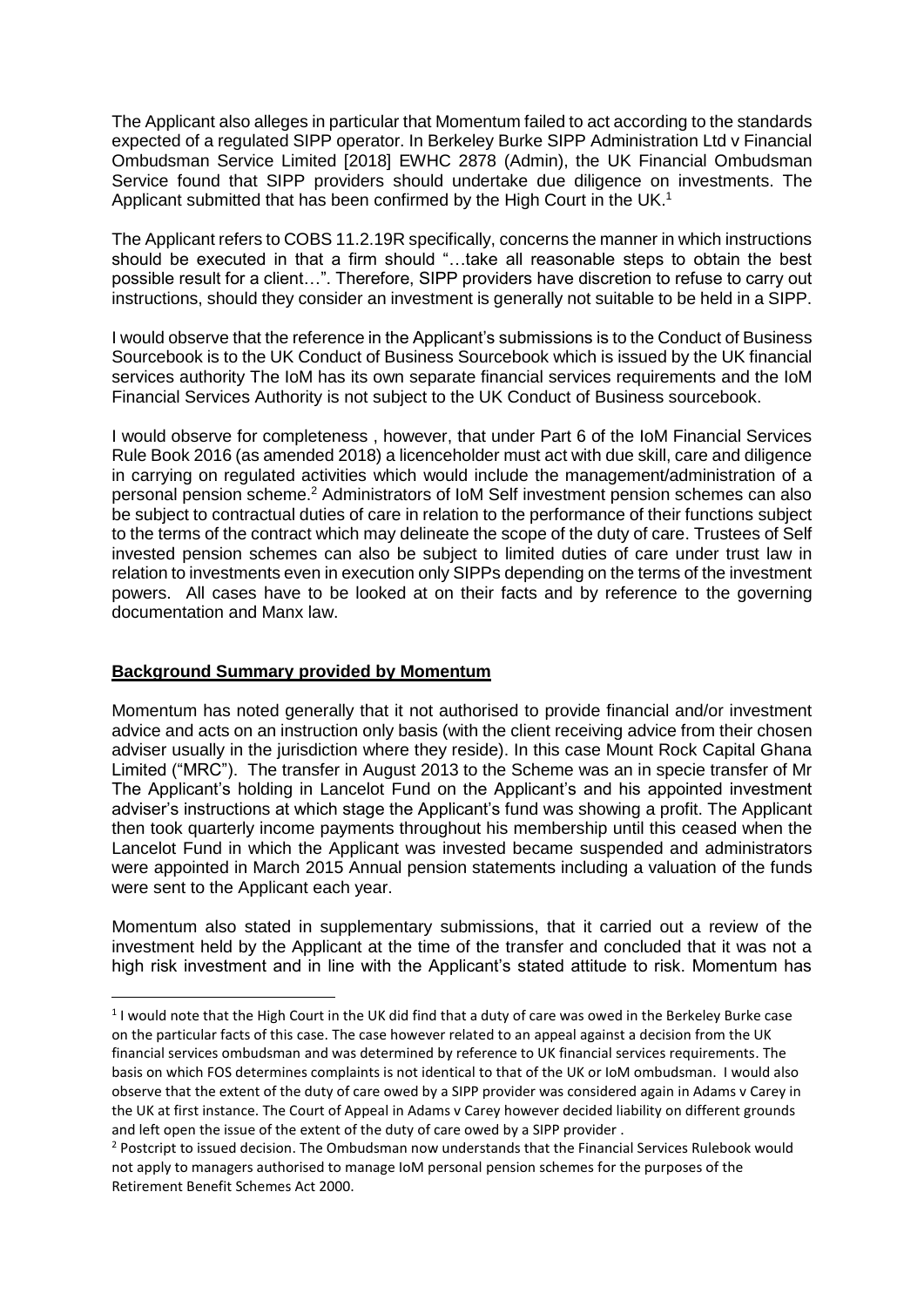advised the Ombudsman in its submissions that this view was reached after a review of the investment strategy as outlined in the Appendix published by the Directors of Lancelot Global PCC in the fund prospectus (the **Prospectus**). It is understood that the Prospectus stated that the fund was a global macro, multi-asset fund investing across major asset classes as well as providing specialist exposure to investment trusts, direct equities, cash, money market instruments, direct equities, Exchange Traded Funds and structured products. The Lancelot Fund allocations included up to 65% of the Fund to be held in Managed Funds and ETFs to be restricted to equity index trackers (hence, in the view of Momentum, broad based diversified underlying holdings. Momentum noted in its submissions that the Prospectus does not point reference the investment as High Risk or volatile nor does it reference the Fund as only suitable for Professional or High-Risks Investors. Momentum assets in its submissions that for the above reasons and given it was a global macro, multi-asset that it was a product which was within the risk appetite of the Applicant. It was a well-diversified regulated fund and acceptable within the Applicant's requirements at the time.

Momentum also submitted that at the point of transfer from the Momentum Malta Retirement Trust the Applicant's transfer value had increased owing to performance of the Fund and there were no indications of high level of volatility shown in the performance report at the point of transfer. Indeed over the period from September 2013 to March 2014 the quarterly statements showed a steady profit increase at approximately 2% a quarter.

Furthermore Momentum noted in its supplementary submissions that the Applicant and the Applicant's professional adviser instructed the Momentum Malta Retirement Trust to make original investment and again the transfer, which included retaining the investment in the Scheme. Momentum notes that as trustees and administrator of an execution SIPP it was required to act on instruction of the member's appointed adviser. That said, Momentum states in its submissions that it was satisfied itself on the type of investment being transferred and therefore fulfilled its duty to ensure that the investment was consistent with the Applicant's attitude to risk. Given my findings on the Preliminary Issues raised by Momentum (See below) I do not need to make a finding on whether Momentum complied with its duty in this respect

## **Preliminary Issues**

Momentum has raised two preliminary issues for determination by the Ombudsman in response to the Applicant's complaint. Momentum is entitled to do this under Regulation 6(4)(b) of The Personal and Occupational Pension Schemes (Pensions Ombudsman) (Procedure) Rules 1995 (as applied to the Isle of Man).

#### **Preliminary Issue 1 – Time limit for making complaints**

Momentum notes that In accordance with regulation 5(1) of The Personal and Occupational Pension Schemes (Pensions Ombudsman) Regulations 1996 (the '**1996 Regs'**) the Pensions Ombudsman shall not investigate a complaint if the act or omission which is the subject thereof occurred more than 3 years before the date on which the complaint was received by him in writing.

Momentum has submitted that it believes that the Applicant has been aware for around 6 years of the situation in respect to his pension fund however he only complained to Momentum earlier this year, in March 2021. Momentum has reached this conclusion because the Applicant was sent annual statements by Momentum and including in particular an annual statement sent by Momentum in October 2014, which showed that there had been a significant reduction in the unrealised fund from £37,736 to £18,516.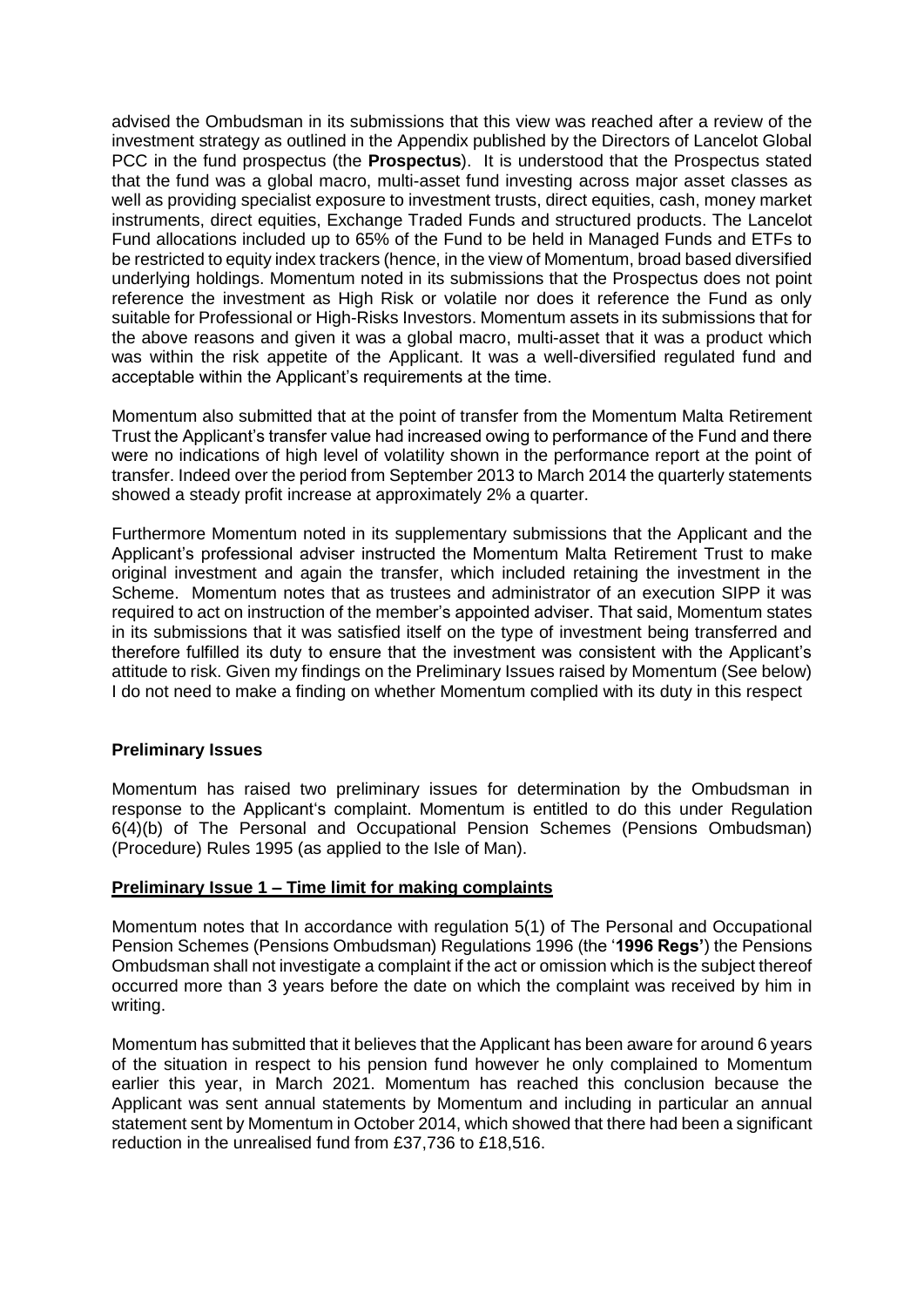Momentum further submits that even if the Applicant did not take note of his annual statement, that the Applicant would have known about the issues with the fund, its suspensions and his quarterly income payments being suspended in or around 1 June 2015 when he was contacted directly by a Mr Whitfield of Momentum, by email, to inform him that the fund had been suspended. Furthermore, on 8 June 2015 email correspondence between a Mr Quayle of Momentum and the Applicant referred to numerous conversations the Applicant had with Momentum on that date regarding the status of his pension fund and the Applicant requesting to surrender it. Mr Quayle asked Ms Brookfield of MRC (the Applicant's adviser) and Stewart Davies of the Momentum to speak to the Applicant about his options. Indeed, between June to September 2015 Mr Quayle exchanged emails and spoke with the Applicant a number of times about his pension, matters relating to the suspension of the fund and forwarding on correspondence and documents to the Applicant. Momentum have provided examples of these emails.

On 20 October 2015 the Applicant confirmed to the Respondent, by email, that he had received the annual statement for the year ending July 2015. In that email exchange with Mr Whitfield he wrote that '*I would like to know what is now currently [happening] to my plan. Is [it] now [being] traded and if so when do I receive my* **payments'.** Ray Whitfield of Momentum replied on the 20 October that the plan is still suspended, and the valuation just shows what the value was from  $24<sup>th</sup>$  July  $2014 - 23<sup>rd</sup>$  July 2015.

Momentum submits, in accordance with regulation 5(2) of the 1996 Regs, that in or around October 2014 is the earliest date on which the Applicant knew or ought to have known of the occurrence of the matters complained of by the Applicant, or in the alternative he certainly knew or ought to have known at some point between 1 June 2015 and September 2015 or at the very latest on 20 October 2015, owing to his engagement and email exchanges with employees of Momentum. Momentum has submitted it is inconceivable that the Applicant was not aware of the matters complained of much earlier than he alleges in his complaint.

Momentum also notes that in accordance with regulation 5(3) of the 1996 Regulations the Pensions Ombudsman has discretion to consider the matter outside the time limits set out in regulations 5(1) and 5(2) if it is reasonable to do so

Momentum considers the Applicant to be outside the time limit for submitting his complaint to the Pension Ombudsman and submits it is not reasonable to extend the time period for considering the complaint/dispute under Regulation 5(3) of the 1996 Regulations.

## **Preliminary Issue 2 – Matter already referred to the Office of the Arbiter for Financial Services (OAFS) in Malta**

Momentum also noted in its submissions that the Pensions Ombudsman can only investigate a complaint if that complaint has not been, or is not being, considered by a tribunal, court or another Ombudsman.

Momentum noted that the Applicant has made the same or similar complaint to the OAFS in Malta, as he has to the Isle of Man Pensions Ombudsman, both of which are now in process. On the 19 April 2021 the OAFS received a complaint from the Applicant in which the basis of his complaint covers the whole timeframe from when the Applicant entered into the Momentum Pension Malta Scheme and including the time after it was transferred to Isle of Man. The OAFS has set mediation in this matter for the 10 June 2021. Momentum's response to OAFS dealt only with the time-period that the Applicant was in the Momentum Pensions Malta Scheme. However, Momentum would assert that OAFS may currently be looking at the whole period in both schemes and would therefore ask the Pensions Ombudsman that these proceedings are stayed pending the Applicant withdrawing or completing the process with the OAFS in Malta.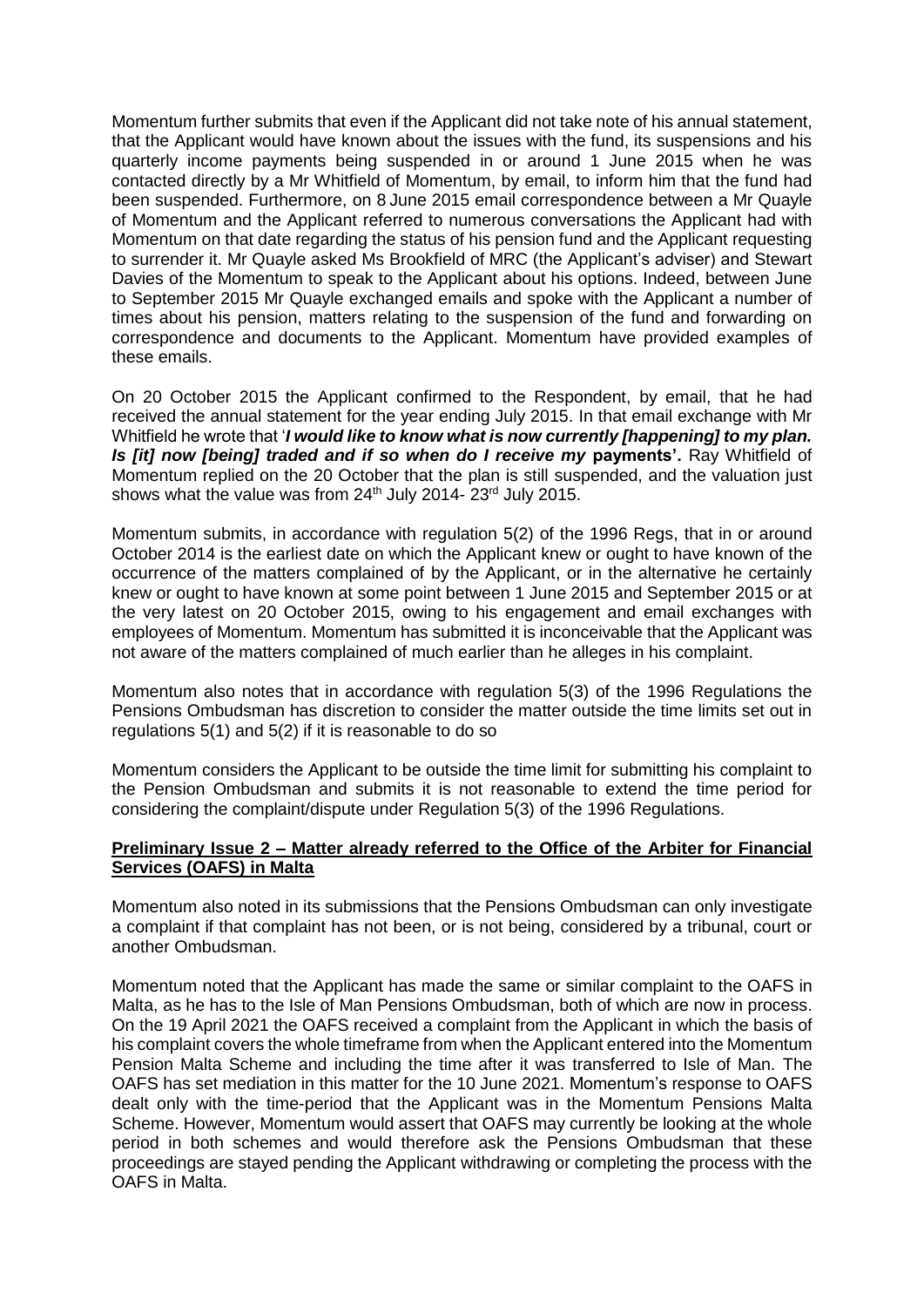Momentum has requested that if the Pensions Ombudsman does not agree that the complaint is out of time, than, in the alternative, Momentum requests that the Pensions Ombudsman allows the complaint to be stayed, pending the outcome or withdrawal of the same or similar case already with the OAFS in Malta.

### **Preliminary Issue 1 – Is the complaint out of time? Legal Analysis**

The time limits for bringing a complaint to the Pensions Ombudsman are set out in the 1996 Regulations, Regulation 5 which provides as follows:

### **Time limits for making complaints and referring disputes**

- (1) Subject to paragraphs (2) and (3) below, the Pensions Ombudsman shall not investigate a complaint or dispute if the act or omission which is the subject thereof occurred more than 3 years before the date on which the complaint or dispute was received by him in writing;
- (2) Where, if at the date of its occurrence, the person by or in respect of whom the complaint is made or the dispute is referred, is in the opinion of the Pensions Ombudsman, unaware of the act or omission referred to in paragraph (1) above, the period of 3 years shall begin on the earliest date on which that person knew or ought reasonably to have known of its occurrence.
- (3) Where, in the opinion of the Pensions Ombudsman, it was reasonable for a complaint not to be made or a dispute not to be referred before the end of the period allowed under paragraphs (1) and (2) above, the Pensions Ombudsman may investigate and determine the complaint or dispute if it is received by him in writing within such further period as he considers reasonable.

In order to work out when time begins to run it is necessary to analyse what the act or omission being complained comprises.

Under the administration agreement Momentum (as manager/administrator) had no duty to advise the Applicant on the suitability of the investments to his personal circumstances and was not authorised to do so. This is the job of the Applicant's appointed financial/investment adviser.

It may be arguable that Momentum as manager/administrator owed a more limited duty of care to ensure for example that the transferred fund was consistent with his attitude to risk and, if it could be shown by the Applicant that the investment was high risk, the failure to notify the Applicant of this might amount to a breach of a duty of care (see above). However, whether the complaint/dispute if characterised as a complaint of a wider breach of an alleged duty or care owed to the Applicant (as the Applicant has alleged) or a more narrow complaint of a failure to demonstrate that the investment was consistent with the Applicant's attitude to risk the act or omission which is being complained of the act or omission complained of is in my view the alleged breach of the duty of care at the point of transfer in 2012 I accept it could possibly be argued that there is a continuing duty of care on Momentum to notify the Applicant was no longer consistent with the Applicant's attitude to risk once it became apparent it was not performing as expected. However, as noted below the Applicant would have been aware of the halving in value of the Lancelot Fund in July 2014 and was told of the suspension of the fund by Momentum on 1 June 2015.

Momentum have provided copies of various annual member statements received for the scheme years ending 23 July 2012 onwards. The value of the Scheme at the date of transfer in was £37,736. I would observe that following the appointment of the administrators over the fund the value did not fall to zero but still had a value based on the value at date of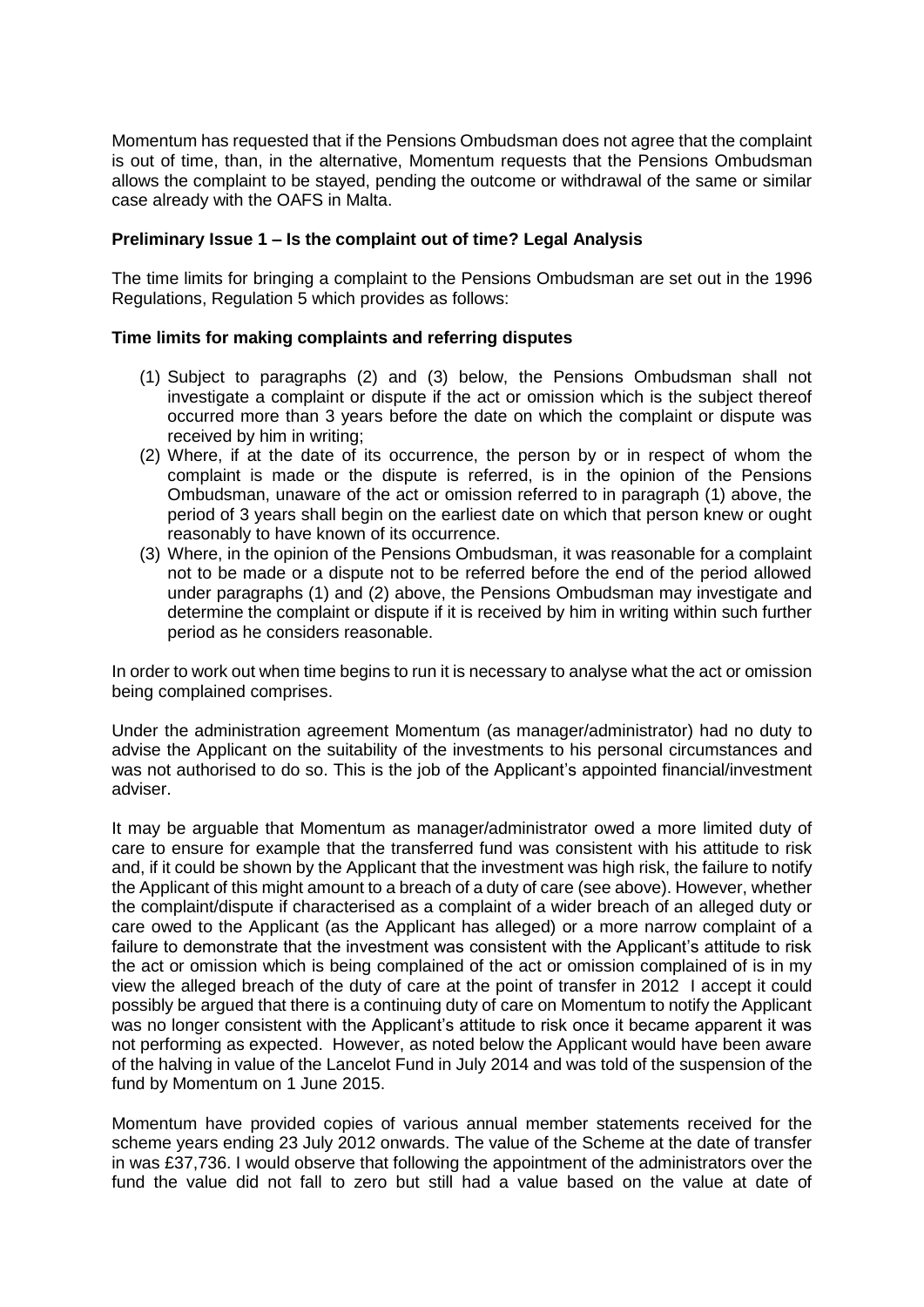commencement of the administration less charges. It may therefore not have been immediately apparent that the fund had no value in 2015 as at that stage the outcome of the administration was not known. The value of the Fund however had halved at that point of time.

| Scheme Year Ending | Value of Scheme at end of | Payments made to member |
|--------------------|---------------------------|-------------------------|
|                    | period                    |                         |
| 23 July 2012       | £37,736                   |                         |
| 23 July 2013       |                           |                         |
| 23 July 2014       | £18,516                   | 1913                    |
| 23 July 2015       | £13951                    | 1435                    |
| 23 July 2016       | £12633                    | O                       |
| 23 July 2017       | £11823                    | 0                       |
| 23 July 2018       | £10999                    | 0                       |
| 23 July 2019       | £10164                    | 0                       |
| 23 July 2020       | $-£4544$                  |                         |
|                    |                           |                         |

The Applicant would also have received a copy of the notice from the Financial Services Commission of Mauritius about the appointment of the PWC as administrators over the fund. The announcement stated:

"The financial services commission, Mauritius (the "FSC Mauritius") has revoked the Category 1 Global Business Licences and withdrawn the Authorisation to act as a Collective Investment Scheme of Lancelot Global PCC and Four Elements PCC in accordance with section 74(5) of the Financial Services Act 2007 (the FSA) and Regulations 13 of the Securities (Collective Investment Schemes and Closed end Funds) Regulations 2008 on 20 March 2015.

In accordance with Section 48(1) of the FSA and in the best interests of the investors, the FSC has appointed Messrs Mushtaqu Oosman FCA and Rajeev Basgeet ACA, both Partners at Pricewaterhouse Coopers as joint administrators in relation to the whole of the business activities of:

- 1. Lancelot Global PCC; and
- 2. The Four Elements PCC"

The announcement then gave contact details of the Administrators."

Momentum also contacted the Applicant directly to tell him that the fund had been suspended on 1 June 2015 and the quarterly pension payments would be suspended. The email said that at that stage Momentum did not know when the suspension would be lifted. The email asked the Applicant to contact his advisers Mount Rock Group.

Internal email communication within Momentum indicate at this stage Momentum were proceeding on the assumption that the investment still had value

In September 2015 a Mr Quayle of Momentum provided the Applicant with an up to date valuation. The email also commented on PWC's appointment as administrators and shared information taken from the Apex Global website.

"Important Information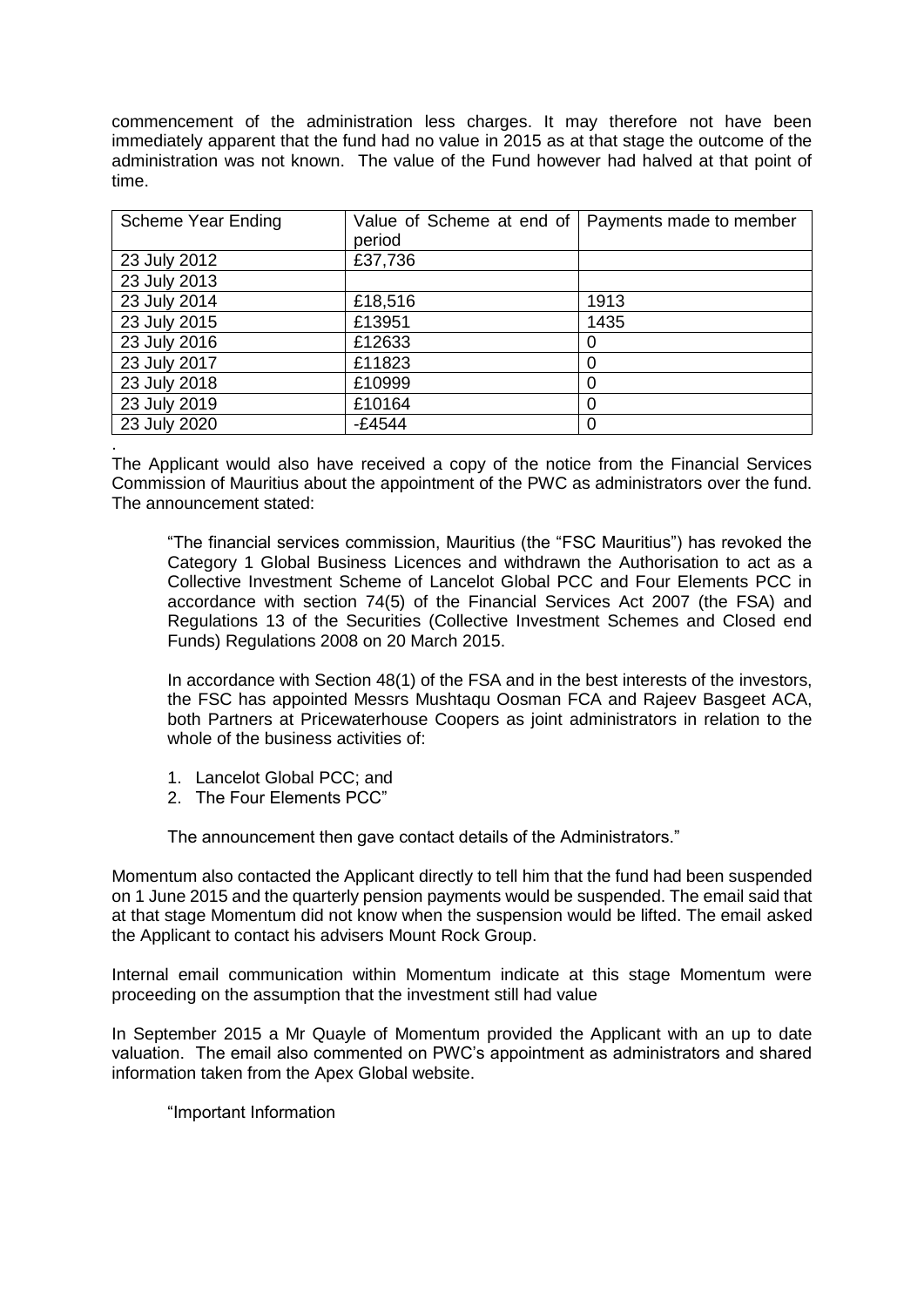The Apex Global Fund is an individual cell of Lancelot Global PCC, a Mauritian based protected cell company structure that is currently suspended and under the administration of PricewaterhouseCoopers Mauritius.

The freezing of the redemptions is solely due to restrictions placed on the funds umbrella cell company, Lancelot Global PCC by the Mauritius Financial Services Commission (MFSC) which has revoked its licence to operate.

The assets of Lancelot Global Asset cells are independently audited and cannot be called on by any other cell and the underlying assets of the fund are subject to stringent custodians rules.

Further updates will be posted when feedback is received from the Administrator."

Momentum told the Applicant that they had contacted Old Mutual Corporate actions department to request that they forward on any correspondence which they have received from the new administrators.

The Applicant contacted Momentum in October 2015 asking when the fund may be unsuspended. So at this stage the correspondence shows that the Applicant did not appreciate that his investment could potentially be valueless.

It was also not apparent from the regular valuations that the fund was valueless until the July 2020 valuation. However, the stated value of the fund up to 2019 was still significantly less than the value at date of transfer. It remained less than half the original value at date of transfer from 2014 to 2020.

The original act or omission complained for the purposes of Regulation 5(1) of the 96 Regulations is in my view the original alleged failure by Momentum to identify that the proposed in specie transfer may not be compatible with the Applicant's attitude to risk in 2012 (and/or to accept the transfer) or, if the Applicant is correct that a wider duty of care is owed, the breach of the alleged wider duty of care at that point in time. It may possibly be arguable that there was also an ongoing failure to identify the alleged higher risk nature of the investment up to the date of the suspension of the fund in which his pension was invested. I would also observe that after the suspension it would not have been possible to redeem the investment so no loss can have flowed from any alleged breach of an ongoing duty of care after the date of suspension.

The Applicant would in my view have been aware how volatile his fund was once he received the 2014 valuation given the fact that the fund fell in value from £37736 to £18516. The Applicant would therefore have been aware that the fund was potentially a very volatile investment in 2014 (it had halved in value) and arguably was not compatible with his stated attitude to risk and was also notified by Momentum of the suspension of the Lancelot Fund in 2015.

The Applicant would also have been aware of the suspension of the Lancelot Fund following the appointment of PWC administrators in 2015. I accept that until 2020 the valuations issued still placed a value on the fund so the Applicant might reasonably have concluded on the information provided by Momentum and in the various old Mutual valuations issued to him still had some value until 2020. That said, however, the value of the fund had still halved by 2014/2015 when the fund was suspended so the Applicant would have been aware that the investment had performed very badly and was aware there were major issues with the investment.